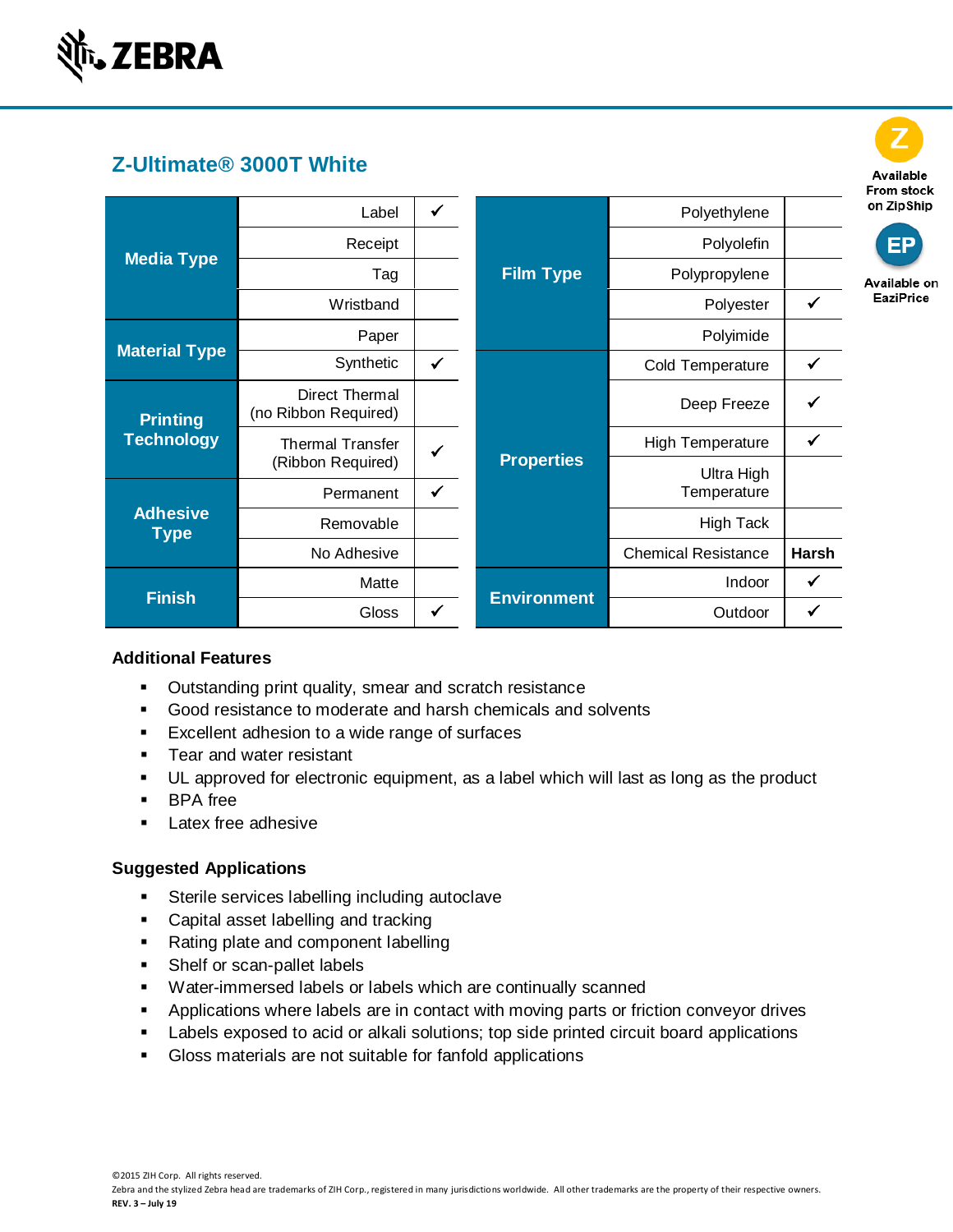

## **UL Recognised**

UL approved for use with the following ribbons:

not warrant, a life span as indicated

- 4800
- 5095
- 5100

## **Technical Specifications**

| <b>I CUILIIVAI OPEUIIVALIUIIS</b> |                                 |       |                     |
|-----------------------------------|---------------------------------|-------|---------------------|
|                                   | <b>Description</b>              |       | <b>Caliper</b>      |
| <b>Facestock</b>                  | Gloss white topcoated polyester |       | 50 microns          |
| <b>Adhesive</b>                   | Permanent acrylic adhesive      |       | 22 microns          |
| Liner                             | 65gsm white glassine liner      |       | 56 microns          |
|                                   |                                 | Total | 128 microns $±10\%$ |

| <b>Recommended Zebra Printers:</b>                                                                                                                                  | P4T, desktop, mid-range and high-<br>performance thermal printers |
|---------------------------------------------------------------------------------------------------------------------------------------------------------------------|-------------------------------------------------------------------|
| <b>Recommended Zebra Ribbons:</b>                                                                                                                                   | 4800, 5095, 5100                                                  |
| <b>Minimum Application Temperature:</b><br>When the label is applied, the environment<br>and surface should be above this temperature                               | $2^{\circ}$ C                                                     |
| <b>Service Temperature Range:</b><br>Following correct application and appropriate<br>dwell time (usually 24hrs) the media will<br>withstand this temperature range | $-40^{\circ}$ C to 150 $^{\circ}$ C                               |
| <b>Recommended Storage Conditions:</b><br>Storage of product before use                                                                                             | 1 year duration when stored at 21 °C at 50%<br>RH.                |
| <b>Expected Life Span in Application:</b><br>Following correct application and appropriate<br>dwell time (usually 24hrs) we expect, but do                          | Indoor use, 1 year+<br>Outdoor use, 1 year+                       |

©2015 ZIH Corp. All rights reserved.